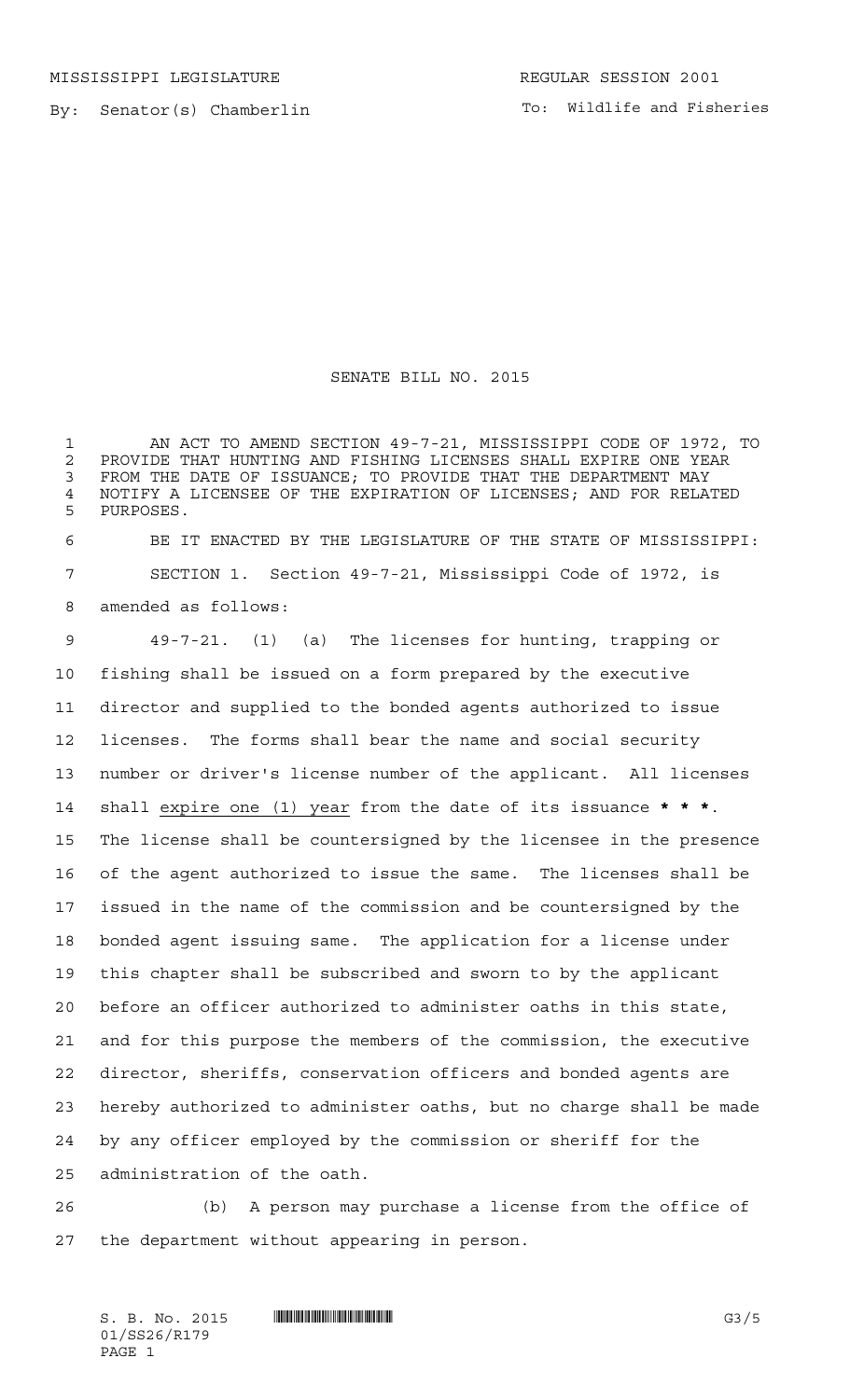(c) The commission may design, establish and administer a program to provide for the purchase, by electronic means, of any license, permit, registration or reservation issued by the commission or department.

 (d) The department may notify the licensee of the expiration of his licenses.

 (2) Any person authorized to issue licenses for hunting, trapping or fishing in this state who attempts to issue a license on a form other than one as prescribed by this section, or attempts to prepare a license certificate in any manner other than on the form prescribed by this section, and furnished by the executive director, is guilty of a Class II violation, and shall be punished as provided in Section 49-7-143, Mississippi Code of 1972, and the person convicted shall be forever barred from issuing licenses in the State of Mississippi.

 (3) Any resident or nonresident who hunts, takes or traps any wild animal, bird or fish must possess a valid license issued by the commission, unless specifically exempted under this chapter.

 (4) Any nonresident, who hunts or traps without the required license is guilty of a misdemeanor and upon conviction thereof shall be fined in an amount not less than Five Hundred Dollars (\$500.00) nor more than One Thousand Dollars (\$1,000.00) for the first offense. The nonresident shall also be assessed by the court an administrative fee as prescribed under subsection (6) of this section. For the second or any subsequent offense a nonresident shall be fined in an amount of not less than One Thousand Dollars (\$1,000.00) nor more than One Thousand Five Hundred Dollars (\$1,500.00) or imprisoned in the county jail for not more than thirty (30) days, or both such fine and imprisonment. The nonresident shall also be assessed by the court an administrative fee as prescribed under subsection (6) of this

section.

 $S. B. No. 2015$  . Suppose the set of  $S. B. N_O. 2015$ 01/SS26/R179 PAGE 2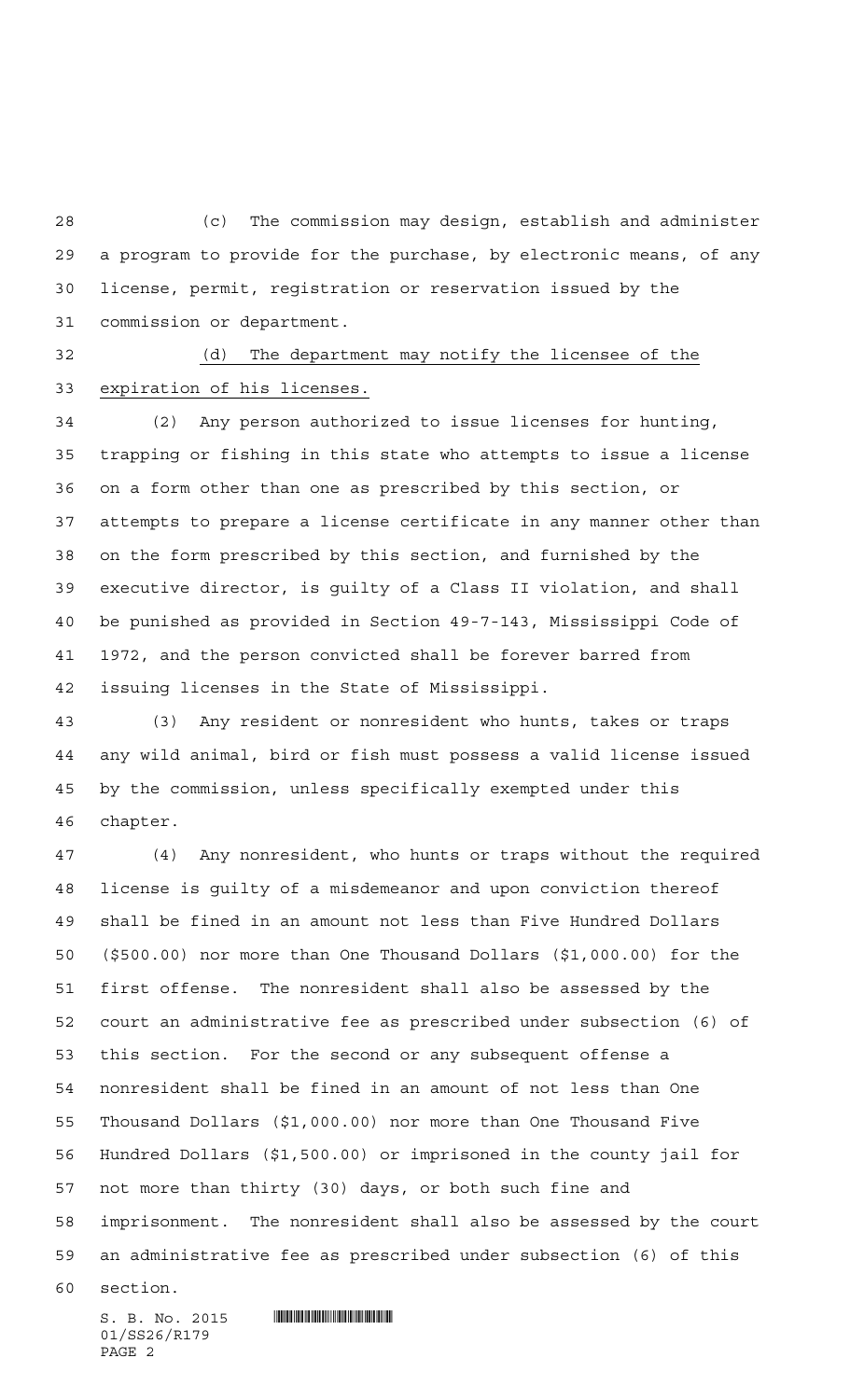(5) Any nonresident who fishes without the required license is guilty of a misdemeanor and upon conviction shall be fined in an amount not less than One Hundred Dollars (\$100.00) nor more than Two Hundred Fifty Dollars (\$250.00) for the first offense. For the second or any subsequent offense a nonresident shall be fined in an amount not less than Two Hundred Fifty Dollars (\$250.00) nor more than Five Hundred Dollars (\$500.00) and that nonresident shall also be assessed by the court an administrative fee as prescribed under subsection (6) of this section.

 (6) In addition to any other fines or penalties imposed under subsection (4) or (5) of this section, any person convicted for a violation of subsection (3) of this section shall be assessed by the court an administrative fee equal in amount to the cost of the hunting, trapping or fishing license fee that such person unlawfully failed to possess at the time of the violation, the amount of which license fee shall be entered upon the ticket or citation by the charging officer at the time the ticket or citation is issued. The clerk of the court in which conviction for a violation of subsection (3) of this section takes place, promptly shall collect all administrative fees imposed under this subsection and deposit them monthly with the State Treasurer, in the same manner and in accordance with the same procedure, as nearly as practicable, as required for the collection, receipt and deposit of state assessments under Section 99-19-73. However, all administrative fees collected under the provisions of this subsection shall be credited by the State Treasurer to the account of the Department of Wildlife, Fisheries and Parks, and may be expended by the department upon appropriation by the Legislature.

 (7) Any person who obtains a license under an assumed name or makes a materially false statement to obtain a license is guilty of a felony and shall be subject to a fine of Two Thousand Dollars (\$2,000.00) or may be imprisoned for a term not to exceed one (1) year or both.

 $S. B. No. 2015$  . We say the set of  $S. B. No. 2015$ 01/SS26/R179 PAGE 3